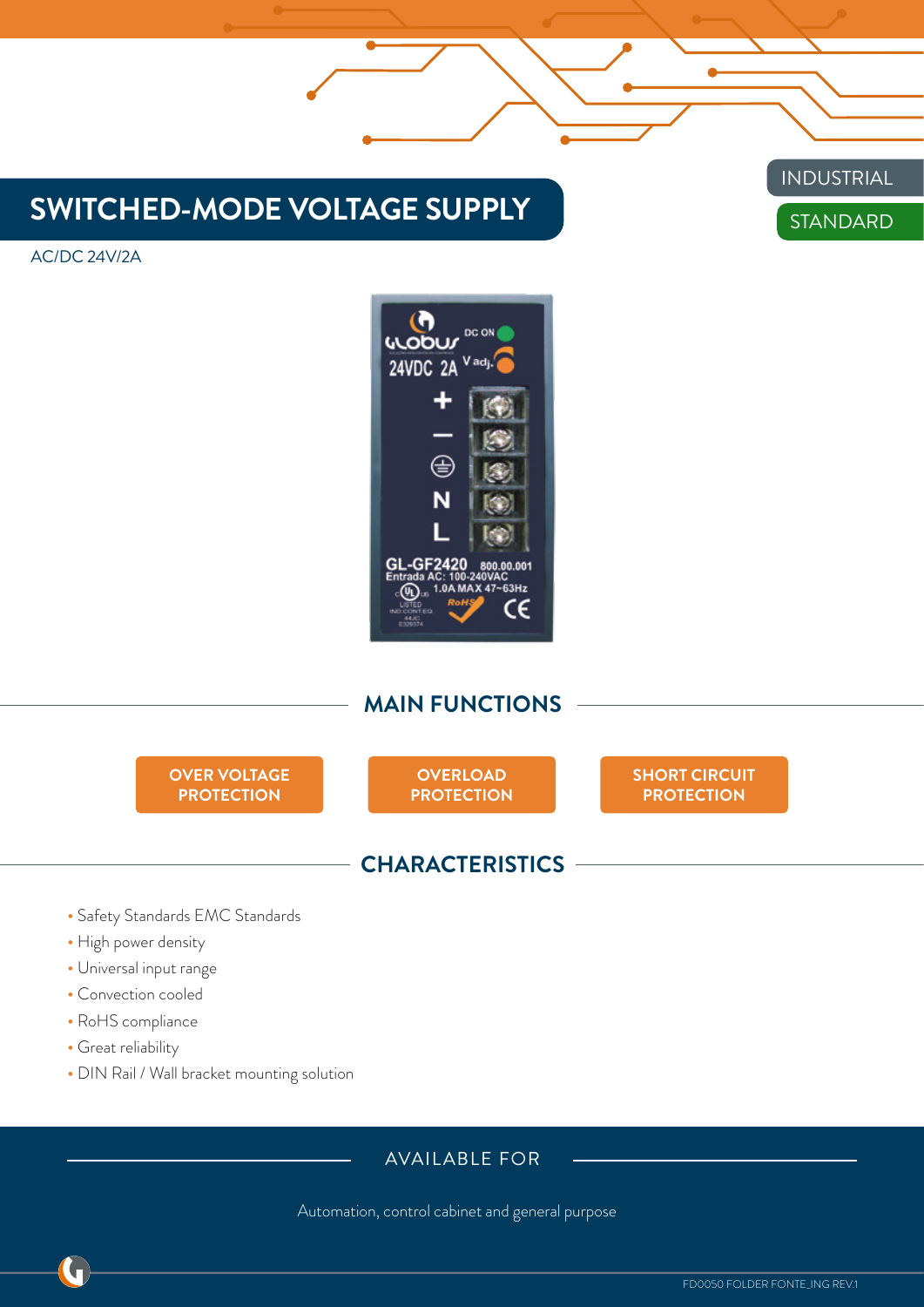# SWITCHED-MODE VOLTAGE SUPPLY AC/DC 24V/2A GL-GF2420

| <b>MODEL</b>                   |              | <b>GL-GF2420</b> |
|--------------------------------|--------------|------------------|
| O/P VOLTAGE ADJUSTMENT         |              | $+24VDC\pm10%$   |
| <b>LOADING</b>                 | MIN.         | 0A               |
|                                | <b>RATED</b> | 2.0A             |
|                                | MAX.         | 2.0A             |
| <b>RIPPLE NOISE</b>            |              | $150mVp-p$       |
| <b>EFFICIENCY</b>              |              | 83%              |
| <b>OVER VOLTAGE PROTECTION</b> |              | 40VDC Max.       |



Approximated weight: 290g

| <b>TERMINAL ALLOCATION</b> |                        |  |  |
|----------------------------|------------------------|--|--|
| <b>DESIGNATION</b>         | <b>DESCRIPTION</b>     |  |  |
| DC OK                      | Green LED Indicator    |  |  |
| V ADJ.                     | O/P Voltage adjustment |  |  |
| $\ddot{}$                  | Output Positive        |  |  |
|                            | Output Negative        |  |  |
| $\equiv$                   | Earth                  |  |  |
| N                          | Input Neutral          |  |  |
|                            | Input Line             |  |  |